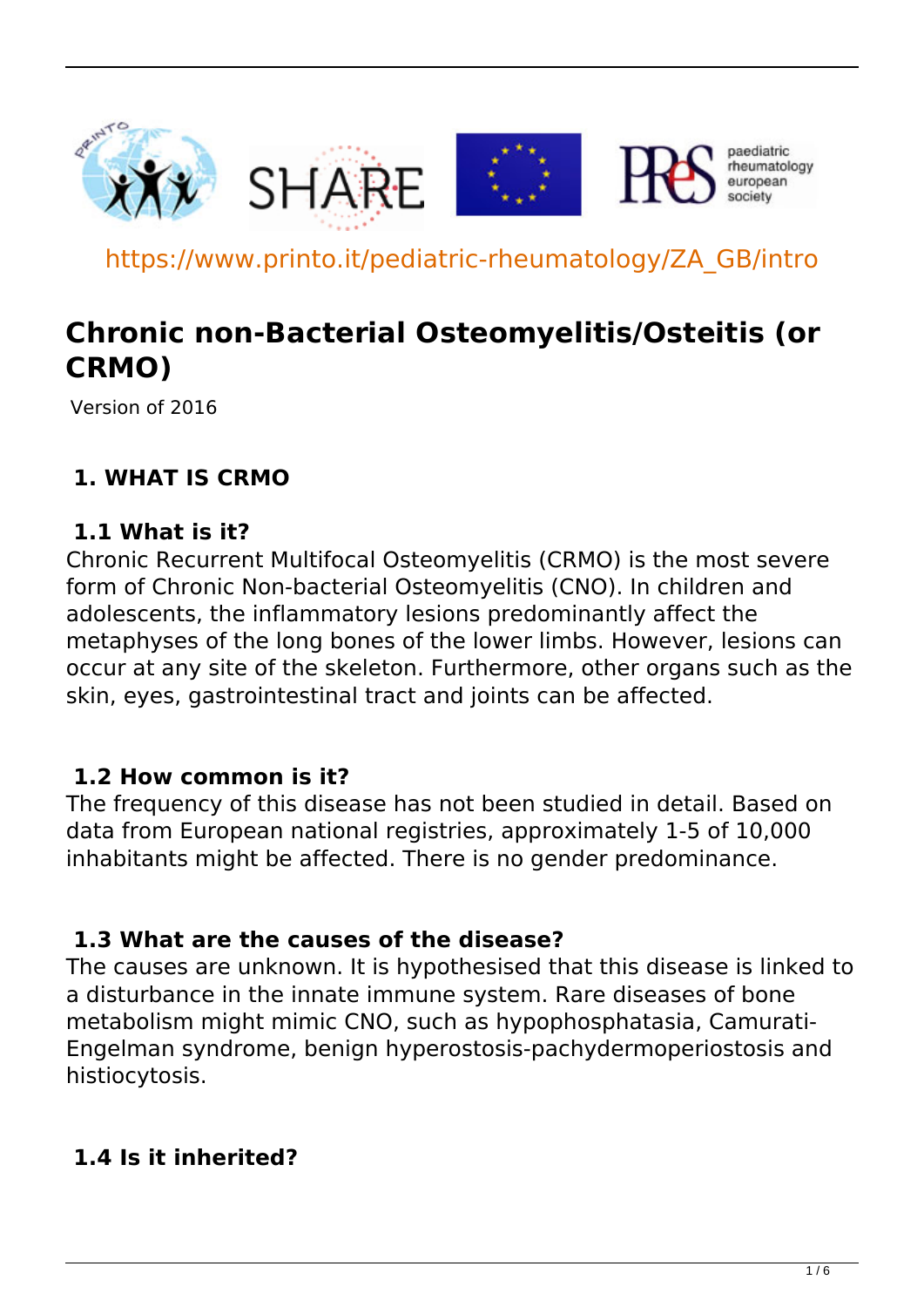Inheritance has not been proven but is hypothesized. In fact, only a minority of cases is familial.

## **1.5 Why does my child have this disease? Can it be prevented?**

The causes are unknown to date. Preventive measures are unknown.

## **1.6 Is it contagious or infectious?**

No, it is not. In recent analyses, no causative infectious agent (such as bacteria) has been found.

## **1.7 What are the main symptoms?**

Patients usually complain of bone or joint pain; therefore, the differential diagnosis includes juvenile idiopathic arthritis and bacterial osteomyelitis. Clinical examination may actually detect arthritis in a significant portion of patients. Local bone swelling and tenderness are common and limping or loss of function may be present. The disease can have a chronic or recurrent course. Skin lesions such as psoriasis, pustulosis and acne are often associated.

## **1.8 Is the disease the same in every child?**

It is not the same in every child. Moreover, the type of bone involvement, the duration and the severity of symptoms varies from patient to patient and even in the same child if a recurrent course is considered.

#### **1.9 Is the disease in children different from the disease in adults?**

In general, CRMO in children resembles that seen in adults. However some features of the disease such as skin involvement (psoriasis, pustular acne) are more frequent in adults. In adults, the disease has been called SAPHO syndrome for synovitis, acne, pustulosis, hyperostosis and osteitis. CRMO has been considered the paediatric and adolescent version of SAPHO syndrome. SAPHO syndrome appears to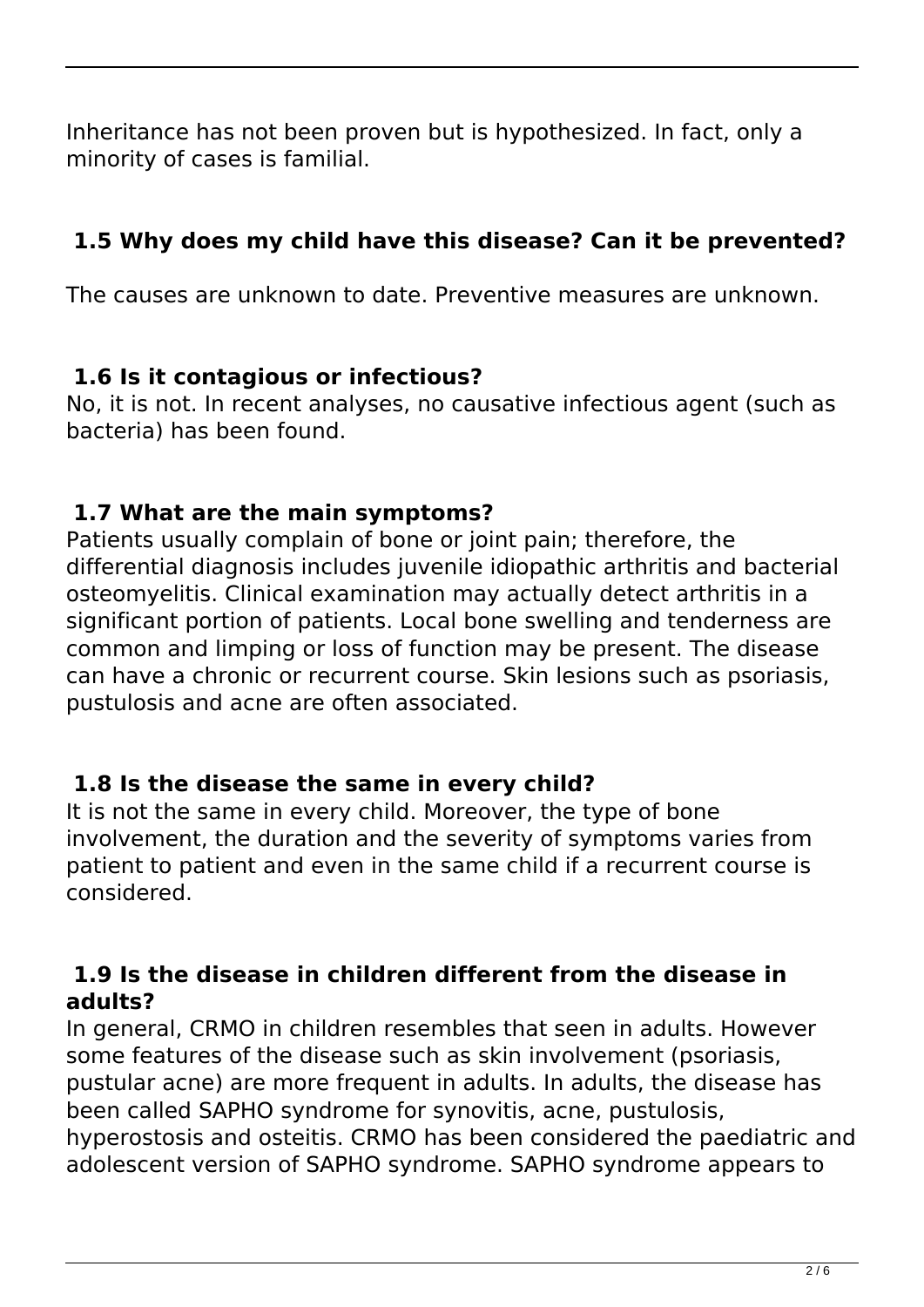have more spine, pelvis and chest wall involvements while metaphyses of the long bones are more often affected in CRMO.

## **2. DIAGNOSIS AND THERAPY**

## **2.1 How is it diagnosed?**

CNO/CRMO is a diagnosis of exclusion. Laboratory parameters are neither consistent nor predictive in CRMO/CNO. Radiography of early CNO bone lesions often does not reveal characteristic changes, although later in the course of disease, osteoplastic and sclerotic changes of long bones of the extremities and the clavicle can be suggestive of CNO. Vertebral compression is also a rather late radiographic sign but further differential diagnoses of malignancy and osteoporosis must be considered upon presentation of this finding. Diagnosis of CNO must therefore rely on the clinical picture in addition to imaging studies.

MRI analysis (with contrast dye) provides further insights into the inflammatory activity of the lesions. Technetium bone scintigraphy can be helpful in the initial diagnostic setting, since clinically silent CNO lesions are often present. However, whole body MRI seems to be more sensitive in defining the lesions and is currently widely used in clinical practise.

In a considerable number of patients, diagnostic imaging alone does not rule out malignancy and biopsy should be considered, especially since a definite distinction between malignant bone lesions and lesions associated with CNO is sometimes difficult. When choosing the biopsy location, functional and cosmetic aspects should be considered. Biopsies should only be performed for diagnostic purposes and clinicians should not aim to excise the whole lesion; this could lead to unnecessary functional impairment and scarring. The need for a diagnostic biopsy has repeatedly been questioned in the management of CNO. Diagnosis of CNO seems quite probable if the bone lesions have been present for 6 months or longer and the patient also presents with typical skin lesions. In this case, a biopsy might be avoided; however, a short-term clinical follow-up including repetition of imaging studies is recommended. Unifocal lesions, which have a solely osteolytic appearance and which involve surrounding tissue structures, must be biopsied to exclude malignancy. The use of the clinical chronic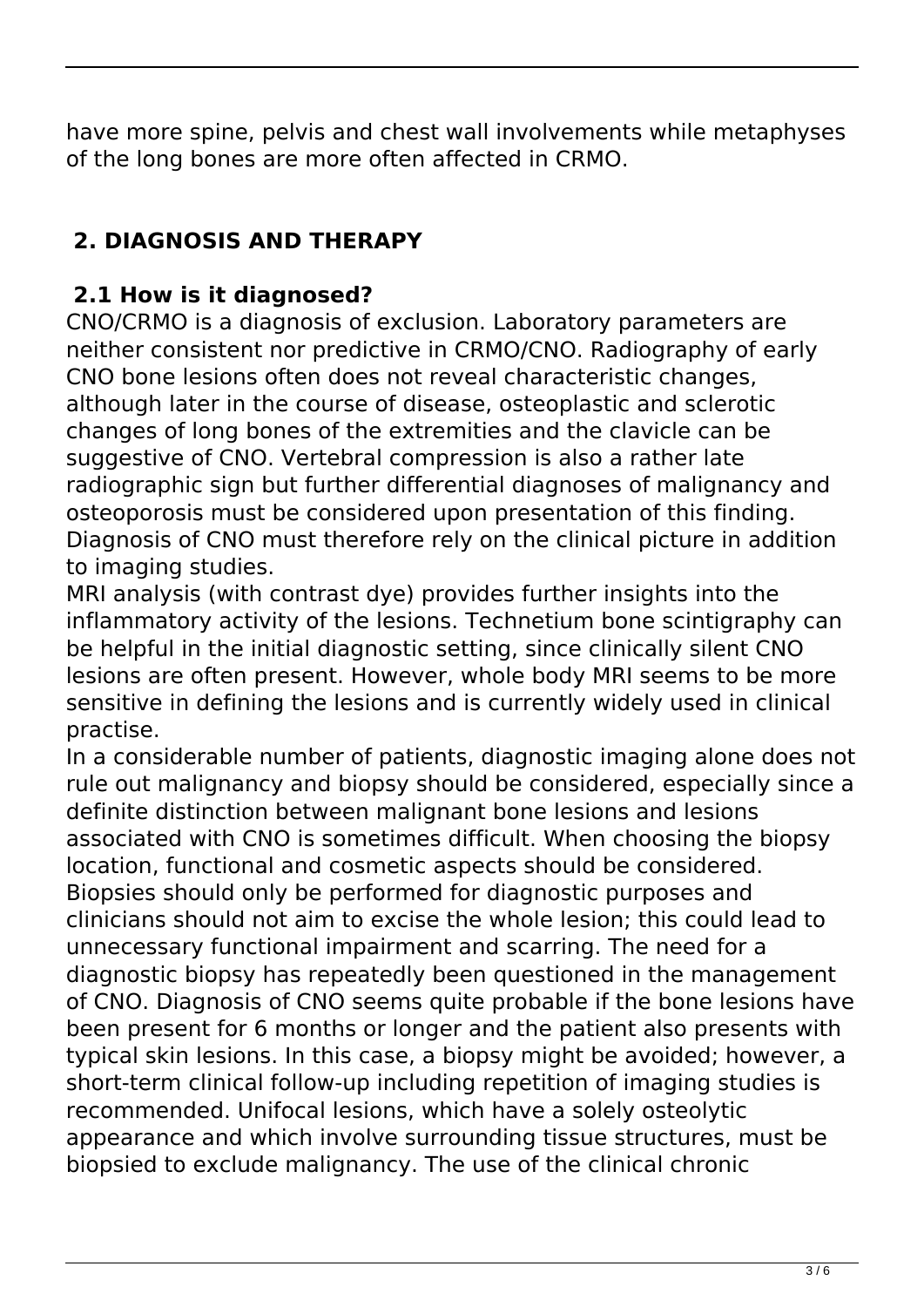nonbacterial osteomyelitis score may avoid unnecessary biopsies. Technique used to perform the biopsy may be different in each centre.

#### **2.2 What is the importance of tests?**

Blood tests: as mentioned above, laboratory tests are not specific in diagnosing CNO/CRMO. Tests such as erythrocyte sedimentation rate (ESR), CRP, whole blood count, alkaline phosphatase and creatinine kinase are typical during a painful episode to assess the extent of inflammation and tissue involvement. However, these tests are often inconclusive. Urine test: not conclusive Bone biopsy: necessary in unifocal lesions and in cases of uncertainty

## **2.3 Can it be treated or cured? What are the treatments?**

Long-term data on treatment predominantly using non-steroidal antiinflammatory medications (NSAIDs) such as ibuprofen, naproxen, indomethacin are available, showing that up to 70% of patients can be in remission with a continuous medication lasting up to several years. However, a significant number of patients require more intense medication, including steroids and sulfasalazine. Recently, treatment with bisphosphonates has led to positive results. Chronic treatmentrefractory courses have also been reported.

## **2.4 What are the side effects of drug therapy?**

It is not easy for parents to accept that their child must take medication for a long time. They are usually worried about the potential side effects of painkillers and anti-inflammatory medications. NSAIDs in childhood are generally considered safe drugs with limited side effects such as stomach ache. For further information, see the chapter on drug therapy.

## **2.5 How long should treatment last?**

Treatment duration depends on the local presence of lesions, their number and severity. Usually, treatment is necessary for months or years.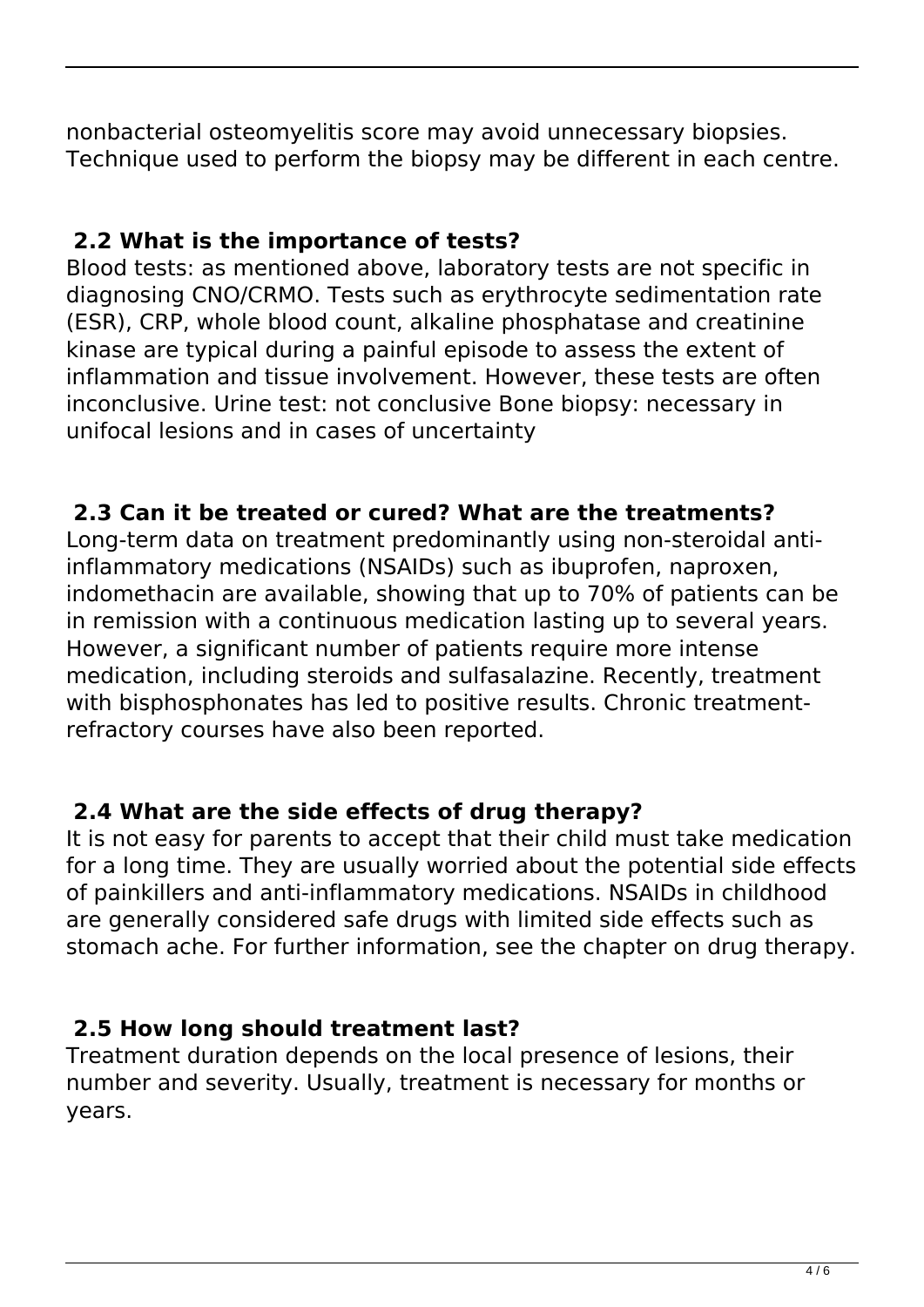#### **2.6 What about unconventional or complementary therapies?**

Physical therapy might be relevant in the event of arthritis. However, there is no data on the use of complementary therapy in such diseases.

#### **2.7 What kind of periodic check-ups are necessary?**

Children being treated should have blood and urine tests at least twice yearly.

#### **2.8 How long will the disease last?**

In most patients, disease duration is up to several years, although in some it is a life-long disease.

#### **2.9 What is the long-term prognosis (predicted outcome and course) of the disease?**

If the disease is treated properly, a good prognosis is present.

## **3. EVERYDAY LIFE**

#### **3.1 How might the disease affect the child and the family's daily life?**

The child and the family experience joint and bone problems often over months before the disease is diagnosed. Admission to a hospital for further investigations before starting on treatment is usually recommended. Regular visits to an outpatient clinic for follow-up after the diagnosis are also recommended.

#### **3.2 What about school? What about sports?**

There may be limitations for sport activities, especially after biopsy or if arthritis is present. Usually, there is no need to limit overall physical activity afterwards.

## **3.3 What about diet?**

There is no specific diet.